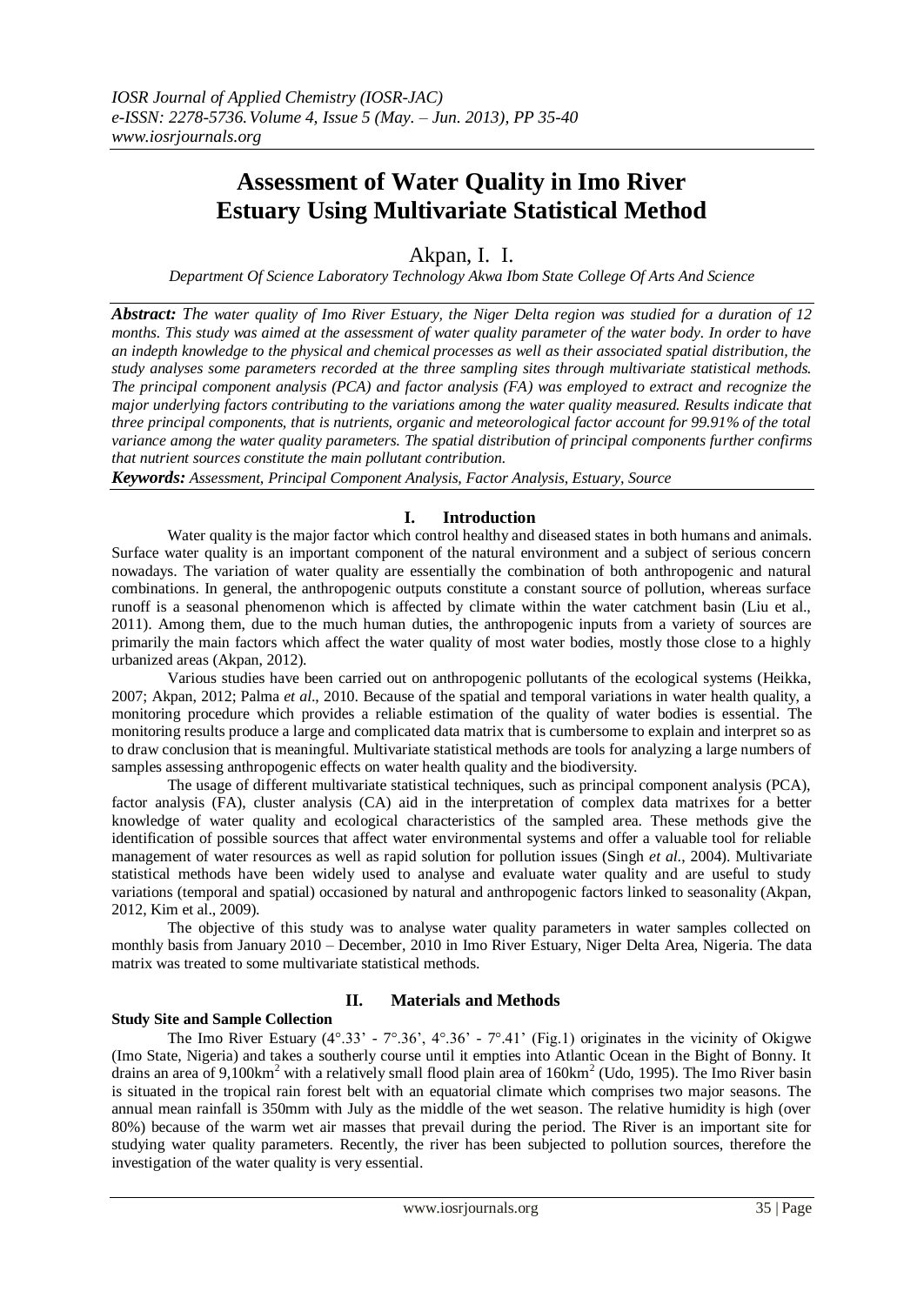The main channel and creeks of the estuarine zone are fringed by mangrove swamp forests on tidal mudflats. The substrate of the saline swamp consists of peaty fibrous mud. The macrophytes are dominated by the native red mangroves and the exotic nipa palm.

The sampling network including three sites were designed to cover a wide range of key locations accounting for the upstream – downstream: site 1 (Esene Creek), which is close to the housing estate, site II (ALSCON Harbour), which the harbor area of the ship and site III (Jaja creek), which is close to the effluent discharge point of Aluminium Smelting Company.(Fig.1)

Water temperatures, pH was measured insitu with a thermistor chain (Templine, Apprise Technologies, Inc. Duluth, MN, USA) and Graffin pH meter (model 80), after standardization with buffer solution. Conductivity was measured insitu using a temperature – compensated battery power electronic switch-gear meter. Dissolved oxygen concentration was measured with a dissolved oxygen metre (yellow springs instruments company USA, model 550A). The water samples were collected using an open water sampler and were analysed and measured in the laboratory to obtain Total Alkanity (TA), total suspended solids (TSS), Total Hardness (TH), Biochemical Oxygen Demand (BOD) and nutrients.

#### **PRINCIPAL COMPONENT ANALYSIS**

Principal component analysis type of multivariate analysis, which is concerned with data analytical method focused on a particular collection of variables. Consider the form of the first principal component. The score for individual on component,  $ci<sub>b</sub>$  uses weight  $wi<sub>l</sub>$ , ..., wpi in the linear combination:

 $ci_l = y_{il}w_{il} + y_{i2}w_{22} + \ldots + y_{ip}w_{p1} + \ldots$  (1)

The linear combination was chosen so that the sum of squares of  $C_1$  is large as possible subject to the condition that  $W_{ii}^2 + ... + W_{pl}^2 = 1$ . The second principal component is another linear combination of y<sub>i</sub>

 $ci_2 = y_{ii}w_{i2} + y_{i2}w_{22} + \ldots + y_{ip}w_{p2} \ldots \ldots \ldots \ldots$  (2)

where the variance  $C_2$  is the maximal, subject to the conditions that Correlation  $(C_1, C_2) = 0$  and that  $w^2_{12} + ...$  $w_{p2}^2 = 1$ . The criterion of summarizing the information in *P* variables by a few components is a desirable as a way of reducing the number of variables needed in an analysis (Helena *et al.*, 2000).

Factor analysis (FA) follows Principal Component Analysis (PCA), FA focuses on reducing the contribution of less significant variables to simplify more of the data structure from PCA. This was achieved by rotating the axis defined by PCA based on well established rules, PCA of the normalized variables was done to extract significant Principal Components (PCs) and to further reduce the contribution of variables with minor significance (Brumelis *et al.,* 2000) Abdul-Wahah, 2005.

The FA can be written as

*yji* = *fj1zji* + *fj2zi2* + … + *fjmzim* + *leij*…………………… 3

where Y is the measured variable, f is the factor loading, z is the factor score, e is the residual term accounting for errors, i is the sample number and m is the total number of factors.

#### **III. Results And Discussion**

The measured results of the water quality parameters of Imo River Estuary at the three sampling sites from January, 2010 – December, 2010 are shown in Table 1.

#### **Principal Component Analysis and Pollution Establishment**

Pattern recognition of correlation among the water quality parameters was best summarized by Principal Component Analysis/Factor Analysis (PCA/FA). The Bartlett test was used on the data set to determine the suitability of these data for PCA/FA. The covariance matrix which coincided with the correlation matrix is presented in Table 2, because FA/PCA was applied to normalized data. There are some positive correlation some variables and also negative correlation between some (Table 2).

The scree plot was applied to a determine the member of PCs to be retained to understand the underlying data structure. Based on the scree plot and eigenvalues >I criterion, three factors were chosen as principal factors, explaining 99.91% of the total variance in the data set. The corresponding VFs, variable loadings, eigenieclues and explained variance are presented in Table 3.

Liu *et al.*, (2003), segmented the factor loadings as "strong", moderate' and Weak, corresponding to absolute loading values of  $> 0.75$ ,  $0.75 - 0.50$ , and  $0.50 - 0.30$ , respectively. The first factor (Vf<sub>1</sub>), explaining 45.86% of the total variance, had a weak positive loading on Na (sodium), K (potassium),  $SO_4$  (sulphate)  $PO_4$  – P (phosphate-phosphorus), TA (Total Alkalinity), Cl (chloride), DO (dissolve oxygen) and Ca (calcium). This could be attributed as nutrient source pollution indicator.  $Vf_2$ , which explained 38.95% of total variance, had weak positive loadings on Na (sodium), BOD (Boochemical Oxygen Demand) and TSS (Total Suspend Solids) acid represent organic source. VF<sub>3</sub> explaining a moderate positive loading on Temp (Temperature) and A (Acidity) and represented the metrological factor. The analysed results showed that FA/PCA is a reliable means to determine the main factors which affect water quality in Imo River Estuary.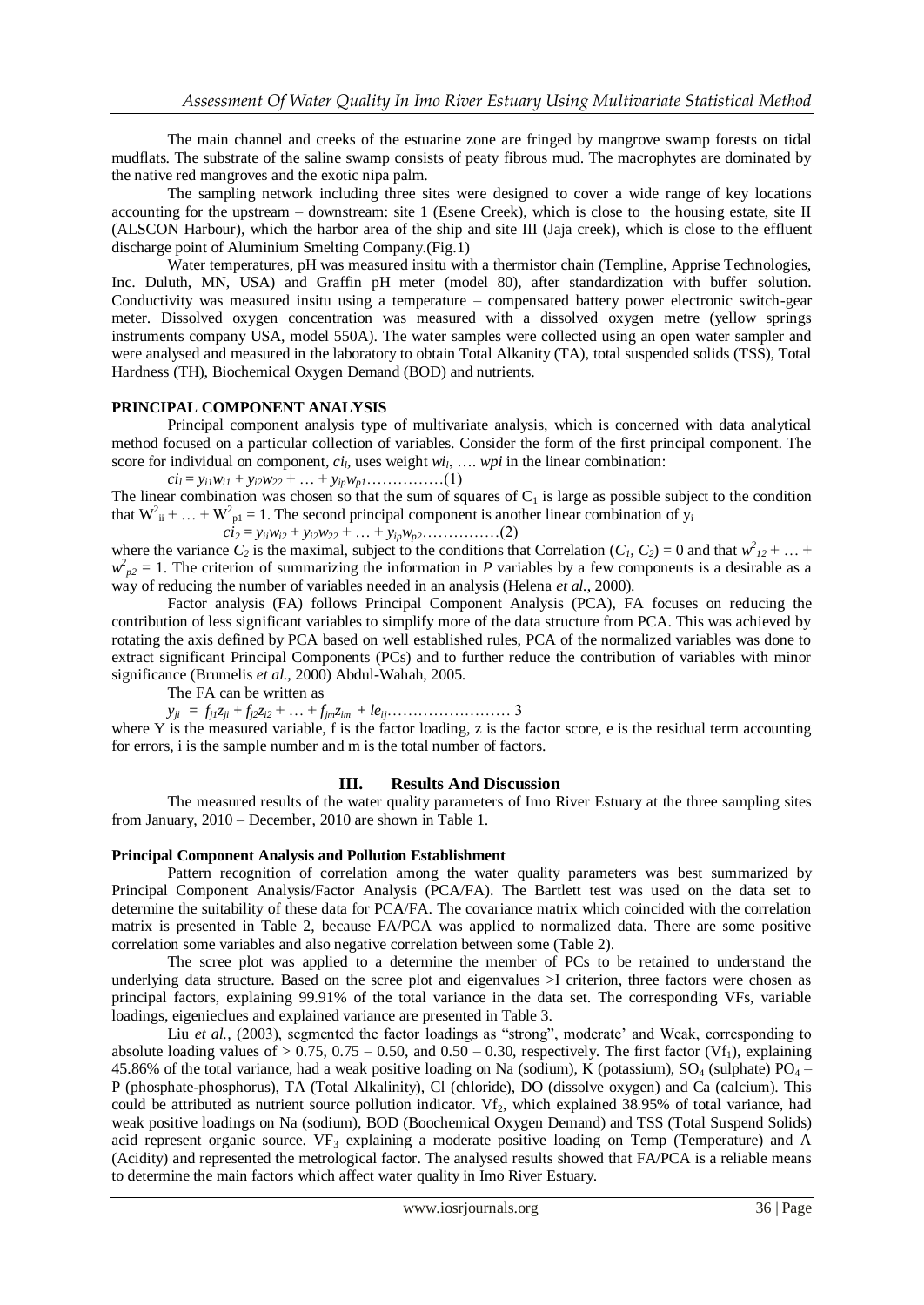#### **IV. Conclusion**

Water quality data collected from three monitoring stations located around Imo River estuary, Niger Delta Area has been examined by display methods, that is principal component analysis and factor analysis to yield correlations between variables and water quality similarity in the estuary. The PCA/FA assisted to extract and recognize the factors responsible for water quality variations. PCA/FA established two latent factors that explained 99.91% of total variance, namely: nutrient –pollution source and organic pollution source. This explains that nutrient sources and organic pollutions source are the most important factors that contribute to affect the water quality of Imo River Estuary. Therefore, this work underscore the important of multivariate statistical methods for the analysis and explanation of complex array of data, water quality monitoring and determination of pollution sources to the water bodies.

#### **References**

- [1]. Akpan, I. I. (2012). Physico-chemical and Biological Studies of Imo River Estuary, Nigeria, Ph.D Thesis, Department of Fishery, Michael Okpara University of Agriculture, umudike, 184.
- [2]. Heikka, R. A. (2005). Multivariate Monitoring of Water Quality: A Case Study of Lake Simple, Finland. *J. Chmonet*, 22, 747-751.
- [3]. Palma, P., Albarenga, P., Palma, V. L., Fernandes, R. M., Soares, A. M. V. M., Barbosa, I. R. (2010). Assessment of Anthropogenic Sources of Water Pollution Using Multivariate Statistical Techniques. A Case Study of Alqueva's Reservoir, Portugal, *Environ. Monit. Assess* 165, 539-552.
- [4]. Helena B., Pardo, B., Vega, M., Barrado, E., Fernandez, J. M., Fernandez, L. (2000). Temporal Evolution of Groundwater Composition in an Alluvial Aquifer (Pisuerga River, Spain) by Principal Component Analysis. *Water Res*. 34, 807-816.
- [5]. Brumelis, G., Lapina, L., Nikodemus, O., Tabors, G. (2000). Use of an Artificial Model of Monitoring Data to Aid Interpretation of Principal Component Analysis. *Environ. Modell. Softw*. 2000, 15, 755-763.
- [6]. Singh, K. P., Malik, A., Mohan, D., Sinha, S. (2004). Multivariate Statistical Techniques for the Evaluation of Spatial and Temporal Variations in Water Quality of Gomti River (India): A Case Study: *Water Res.* 38, 3980 – 3992.
- [7]. Abdul-Wahab, S. A., Bakheit, C. S., Al-Alawi, S. M. (2005). Principal Component and Multiple Regression Analysis in Modelling of Ground-level Ozone and Factors Affecting its Concentration. *Environ. Modell. Softw*. 20, 1263-1271.

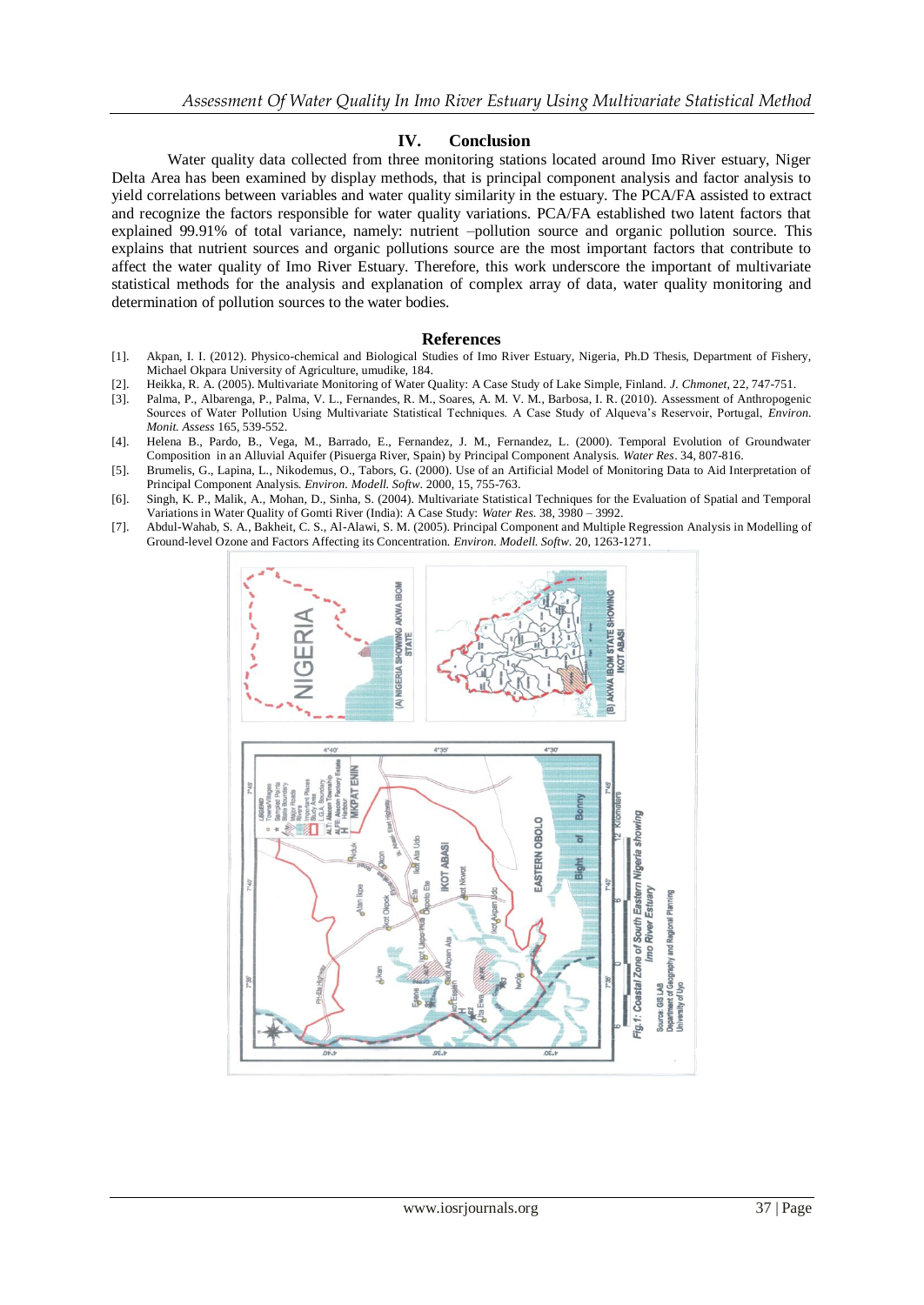

Fig. 2: Scree plot of the characteristics roots (Eigen values) of principal component analysis.

| Table 1:                 | The Range, Mean and Standard Deviation of Water Chemistry Parameters at 3 Sites |
|--------------------------|---------------------------------------------------------------------------------|
| of the Imo River Estuary |                                                                                 |

| S1                       |                  |                             |                 | S <sub>2</sub>    |                  | S <sub>3</sub>       |  |  |  |
|--------------------------|------------------|-----------------------------|-----------------|-------------------|------------------|----------------------|--|--|--|
| <b>Parameters</b>        | Range            | $X \pm SD$                  | Range           | $X \pm SD$        | Range            | $X \pm SD$           |  |  |  |
|                          |                  |                             |                 |                   |                  |                      |  |  |  |
| Temp $(^{\circ}C)$       | $22.90 - 28.10$  | $26.79 \pm 1.07$            | $28.10 - 27.3$  | $26.14 \pm 0.54$  | 24.20-26.70      | $25.39 \pm 0.65$     |  |  |  |
| pH                       | $4.70 - 6.50$    | $5.60 \pm 0.45$             | $5.20 - 6.80$   | $6.01 \pm 0.39$   | $6.00 - 8.30$    | $7.02 \pm 0.73$      |  |  |  |
| Ec (µ/cm)                | $10.10 - 15.1$   | $13.2 \pm 3.55$             | $12.13 - 19.23$ | $17.80 \pm 4.94$  | $18.1 - 24.10$   | $22.41 \pm 843.12$   |  |  |  |
| $Na$ (mg/l)              | $0.0001 - 0.400$ | $0.15 \pm 0.11$             | $0.07 - 0.90$   | $0.39 \pm 0.22$   | $4.11 - 8.00$    | $6.33 \pm 1.24$      |  |  |  |
| $K$ (mg/l)               | $0.01 - 1.00$    | $0.59 \pm 0.30$             | $0.16 - 14.10$  | $1.48 \pm 2.74$   | $4.81 - 6.20$    | $39.59 \pm 15.28$    |  |  |  |
| $So4 \, (mg/l)$          | $0.001 - 0.300$  | $0.04 \pm 0.58$             | $0.01 - 0.80$   | $0.15 \pm 0.20$   | $0.06 - 6.01$    | $2.85 \pm 1.45$      |  |  |  |
| Po <sub>4</sub> $(mg/l)$ | $0.00 - 0.20$    | $0.02 \pm 0.04$             | $0.00 - 0.70$   | $0.08 \pm 0.18$   | $0.01 - 0.80$    | $0.13 \pm 0.18$      |  |  |  |
| $Ta$ (mg/l)              | $11.20 - 30.10$  | $18.81 \pm 5.07$            | $13.20 - 41.20$ | $25.99 \pm 8.06$  | 20.10 - 88.20    | $55.31 \pm 20.49$    |  |  |  |
| Cl (mg/l0)               | $17.18 - 70.20$  | 29.78                       | $20.10 - 90.18$ | $38.99 \pm 17.60$ | 550.40<br>1984.0 | $1412.0 \pm 515.04$  |  |  |  |
| TH(mg/l)                 | 11.38-17.18      | ± 13.08<br>$14.24 \pm 1.49$ | $14.17 - 21.50$ | $16.47 \pm 1.85$  | $16.15 - 42.17$  | $23.81 \pm 7.00$     |  |  |  |
| $Mg$ (mg/l)              | 5.01 -22.30      | $13.26 \pm 4.64$            | $12.00 - 37.00$ | $23.73 + 6.07$    | $25.38 - 58.30$  | $37.31 \pm 9.34$     |  |  |  |
| Do(mg/l)                 | $2.90 - 5.31$    | $3.94 \pm 0.42$             | $3.70 - 5.81$   | $4.39 \pm 0.48$   | $5.10 - 7.10$    | $5.78 \pm 0.53$      |  |  |  |
| $A$ (mg/l)               | 9.80 -18.90      | $15.87 \pm 2.52$            | $10.20 - 21.50$ | $18.60 \pm 2.42$  | $18.54 - 30.10$  | $23.32 \pm 2.71$     |  |  |  |
| $TDs$ (mg/l)             | $2.00 - 100.20$  | 21.59<br>± 28.62            | 3.00 - 702.10   | $48 \pm 1509.78$  | 15.68-1821.0     | $1114.00 \pm 467.48$ |  |  |  |
| $BOD$ (mg/l)             | 1.58-2.18        | $1.95 \pm 0.18$             | $2.00 - 3.15$   | $2.27 \pm 0.32$   | $2.15 - 4.31$    | $3.19 \pm 0.47$      |  |  |  |
| TSS(mg/l)                | 0.002-0.370      | $0.08 \pm 0.13$             | $0.003 - 0.420$ | $0.10 \pm 0.15$   | $0.22 - 0.62$    | $0.44 \pm 0.11$      |  |  |  |
| $Ca \, (mg/l)$           | 2.30-50.20       | 26.05<br>± 10.41            | $27.30 - 65.10$ | $48.70 \pm 11.14$ | 50.30-90.10      | $69.35 \pm 12.39$    |  |  |  |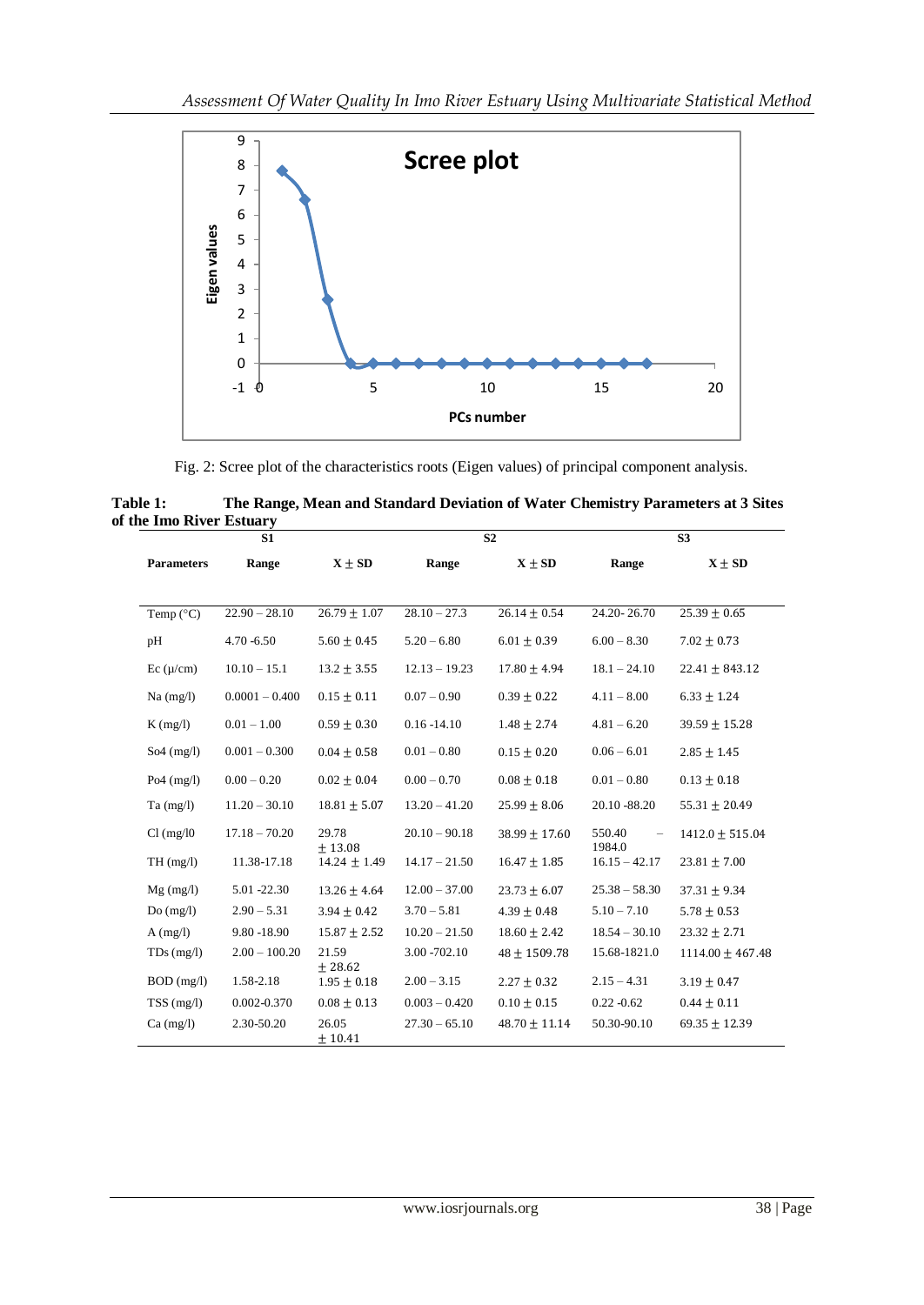| Table 2:                          |                                          |                                  |                 | Pearson Correlation Coefficient of Water Chemistry Parameters in Imo River Estuary |                    |                       |                       |                                          |                    |                                                                  |                    |                   |                        |                                |                                          |                                                                    |
|-----------------------------------|------------------------------------------|----------------------------------|-----------------|------------------------------------------------------------------------------------|--------------------|-----------------------|-----------------------|------------------------------------------|--------------------|------------------------------------------------------------------|--------------------|-------------------|------------------------|--------------------------------|------------------------------------------|--------------------------------------------------------------------|
| Te<br>${\bf m}$                   | pH                                       | EC                               | Na              | $\overline{\mathbf{K}}$                                                            | SO <sub>4</sub>    | PO <sub>4</sub>       | <b>TA</b>             | $\overline{c}$                           | TH                 | Mg                                                               | $\overline{DO}$    | $\mathbf{A}$      | <b>TDS</b>             | $\overline{BO}$<br>$\mathbf D$ | <b>TSS</b>                               | $\overline{C}$<br>$\mathbf a$                                      |
| pH                                | $\overline{\phantom{a}}$<br>0.47<br>$**$ |                                  |                 |                                                                                    |                    |                       |                       |                                          |                    |                                                                  |                    |                   |                        |                                |                                          |                                                                    |
| $\rm EC$                          | 0.55<br>$**$                             | 0.78<br>$\ast\ast$               |                 |                                                                                    |                    |                       |                       |                                          |                    |                                                                  |                    |                   |                        |                                |                                          |                                                                    |
| Na                                | $\overline{\phantom{a}}$<br>0.54<br>$**$ | 0.77<br>$\ast\ast$               | 0.9<br>$5**$    |                                                                                    |                    |                       |                       |                                          |                    |                                                                  |                    |                   |                        |                                |                                          |                                                                    |
| K                                 | 0.48<br>$**$                             | 0.77<br>$\ast\ast$               | 0.9<br>$2**$    | $0.94*$<br>$\frac{1}{2}$                                                           |                    |                       |                       |                                          |                    |                                                                  |                    |                   |                        |                                |                                          |                                                                    |
| SO <sub>1</sub><br>$\overline{4}$ | 0.47<br>$**$                             | 0.79<br>$\ast\ast$               | 0.8<br>$9**$    | 0.911<br>$\pm\pm$                                                                  | 0.86<br>$\ast\ast$ |                       |                       |                                          |                    |                                                                  |                    |                   |                        |                                |                                          |                                                                    |
| PO                                | $-0.18$                                  | 0.29<br>$\frac{d\mathbf{r}}{dt}$ | 0.1<br>9        | 0.23                                                                               | 0.22               | 0.28<br>$\ast$        |                       |                                          |                    |                                                                  |                    |                   |                        |                                |                                          |                                                                    |
| TA                                | $\overline{\phantom{a}}$<br>0.52<br>$**$ | 0.73<br>$\ast\ast$               | 0.8<br>$5^{**}$ | $0.85*$<br>$\frac{d\mathbf{r}}{d\mathbf{r}}$                                       | 0.81<br>$\ast$     | 0.85<br>$\ast$        | 0.19<br>$\ast$        |                                          |                    |                                                                  |                    |                   |                        |                                |                                          |                                                                    |
| Cl                                | $\overline{a}$<br>0.52<br>**             | 0.75<br>$\ast\ast$               | 0.9<br>$5**$    | $0.95*$<br>$\frac{d\mathbf{x}}{d\mathbf{x}}$                                       | 0.92<br>$\ast$     | 0.92<br>$\ast$        | 0.22<br>$\ast$        | 0.89<br>**                               |                    |                                                                  |                    |                   |                        |                                |                                          |                                                                    |
| TH                                | 0.39<br>$\ast$                           | 0.63<br>$\ast\ast$               | 0.7<br>$1**$    | $0.77*$<br>×.                                                                      | 0.67<br>$\ast$     | 0.78<br>$\ast\ast$    | 0.16                  | 0.85<br>$**$                             | 0.75<br>$\ast\ast$ |                                                                  |                    |                   |                        |                                |                                          |                                                                    |
| Mg                                | 0.52<br>$**$                             | 0.76<br>$\ast\ast$               | 0.7<br>$9**$    | $0.18*$<br>$\frac{1}{2}$                                                           | 0.75<br>$\ast\ast$ | 0.81<br>$\ast\ast$    | 0.33<br>$\mathbf{x}$  | 0.84<br>$\ast$                           | 0.77<br>$\ast\ast$ | 0.77<br>$\ast\ast$                                               |                    |                   |                        |                                |                                          |                                                                    |
| DO                                | $\overline{\phantom{a}}$<br>0.58<br>$**$ | 0.75<br>$\ast$                   | 0.7<br>$9**$    | $0.85*$<br>$\frac{d\mathbf{r}}{d\mathbf{r}}$                                       | 0.78<br>$\ast$     | 0.82<br>$\ast$        | 0.35<br>$\ast$        | 0.75<br>$\frac{1}{2}$                    | 0.79<br>$\ast$     | 0.70<br>$\ast\ast$                                               | 0.81<br>$\ast$     |                   |                        |                                |                                          |                                                                    |
| $\mathbf{A}$                      | 0.55<br>$**$                             | 0.63<br>$\ast\ast$               | 0.7<br>$1**$    | $0.75*$<br>$\frac{1}{2}$                                                           | 0.74<br>$\ast$     | 0.69<br>$\frac{1}{2}$ | 0.09                  | 0.77<br>$\ast\ast$                       | 0.76<br>$\ast\ast$ | 0.61<br>$\frac{1}{2} \mathcal{C} \times \frac{1}{2} \mathcal{C}$ | 0.69<br>$\ast\ast$ | $0.71*$<br>$\ast$ |                        |                                |                                          |                                                                    |
| TD<br>S                           | 0.48<br>$**$                             | 0.70<br>$\ast\ast$               | 0.8<br>$6***$   | $0.89*$<br>$\frac{1}{2}$                                                           | 0.89<br>$\ast\ast$ | 0.85<br>$\ast$        | 0.25<br>$\frac{1}{2}$ | 0.78<br>$\ast\ast$                       | 0.88<br>$\approx$  | 0.70<br>$\ast\ast$                                               | 0.74<br>$\ast\ast$ | $0.75*$<br>$\ast$ | 0.71<br>$\ast\ast$     |                                |                                          |                                                                    |
| <b>BO</b><br>D                    | 0.45<br>**                               | 0.75<br>$\ast\ast$               | 0.7<br>$9**$    | $0.84*$<br>$\frac{1}{2}$                                                           | 0.82<br>$\ast\ast$ | 0.75<br>$\ast$        | 0.21                  | 0.74<br>$\ast\ast$                       | 0.83<br>$\ast\ast$ | 0.69<br>$\ast\ast$                                               | 0.68<br>$\ast\ast$ | $0.75*$<br>$\ast$ | 0.77<br>$\frac{1}{25}$ | 0.76<br>$\ast\ast$             |                                          |                                                                    |
| <b>TS</b><br>S                    | 0.44<br>$**$                             | 0.04<br>$\ast\ast$               | 0.7<br>$7**$    | $0.77*$<br>×.                                                                      | 0.72<br>$\ast\ast$ | 0.67<br>$\ast$        | 0.05                  | 0.64<br>$\frac{1}{2} \mathcal{C} \neq 0$ | 0.75<br>$\ast\ast$ | 0.59<br>$\ast\ast$                                               | 0.56<br>$\ast\ast$ | $0.71*$<br>$\ast$ | 0.60<br>$\ast\ast$     | 0.69<br>$\ast\ast$             | 0.77<br>$\ast\ast$                       |                                                                    |
| Ca                                | 0.47<br>**                               | 0.66<br>$\ast\ast$               | 0.7<br>$2**$    | $0.77*$<br>$\frac{d\mathbf{x}}{d\mathbf{x}}$                                       | 0.71<br>$\ast$     | 0.78<br>$\ast$        | 0.31<br>$\ast$        | 0.77<br>$**$                             | 0.76<br>$\ast$     | 0.72<br>$\frac{1}{2} \mathcal{C} \neq 0$                         | 0.82<br>$\pm 1$    | $0.75*$<br>$\ast$ | 0.69<br>$\ast\ast$     | 0.71<br>$\ast$                 | 0.73<br>$\frac{1}{2} \mathcal{C} \neq 0$ | $\mathbf{0}$<br>6<br>$\mathbf{1}$<br>$\frac{d\mathbf{r}}{dt}$<br>* |

\*\* Values are statistically significant at  $P < 0.01$ .

\* Values are statistically significant at  $P < 0.05$ .